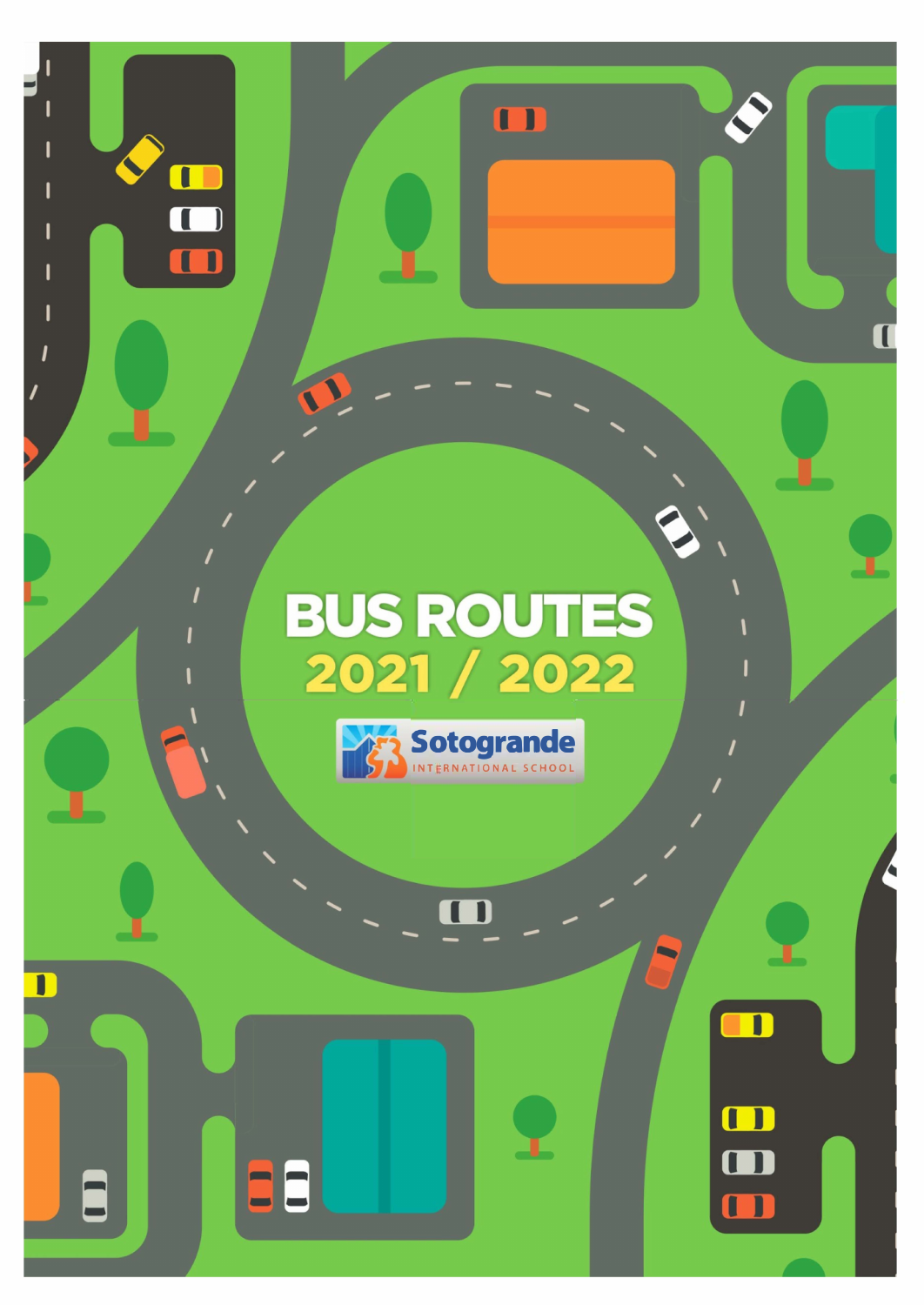

Embracing **Individuality**. Preparing Leaders.

Sotogrande, Cádiz. España Tel.: (+34) 956 795 902 Fax.: (+34) 956 794 816

**e www.sis.ac O** sisschoolspain O info@sis.gl O www.sis.ac/rss.xml

# **TARIFA-ALGECIRAS-SIS**

| <b>SALIDA /</b><br><b>DEPARTURE</b> | <b>LLEGADA /</b><br><b>ARRIVAL</b> |
|-------------------------------------|------------------------------------|
|                                     |                                    |
| 7:30                                | 17:10                              |
| 7:40                                | 17:00                              |
| 7:48                                | 16:52                              |
| 8:00                                | 16:40                              |
| 8:05                                | 16:35                              |
| 8:10                                | 16:30                              |
| 8:20                                | 16:20                              |
|                                     |                                    |

| <b>PRECIO / PRICE</b>  |                                | <b>ANUAL / ANNUAL</b>                 |                                | <b>TRIMESTRAL / TERMLY</b>            |
|------------------------|--------------------------------|---------------------------------------|--------------------------------|---------------------------------------|
| <b>PARADA/BUS STOP</b> | <b>IDA / ONE</b><br><b>WAY</b> | <b>IDA Y VUELTA/</b><br><b>RETURN</b> | <b>IDA / ONE</b><br><b>WAY</b> | <b>IDA Y VUELTA/</b><br><b>RETURN</b> |
| <b>TARIFA</b>          | 1.448,50                       | 2.897                                 | 482,85                         | 965,65                                |
| <b>URB. EL CUARTON</b> | 1.394,65                       | 2.789,30                              | 464,90                         | 929,80                                |
| <b>LOS PASTORES</b>    | 1.234,90                       | 2.469,75                              | 411,65                         | 823,25                                |
| <b>HOTEL ALBORAN</b>   | 1.234,90                       | 2.469,75                              | 411,65                         | 823,25                                |
| <b>CARREFOUR</b>       | 858                            | 1.715,95                              | 286                            | 572                                   |
| <b>GUADACORTE</b>      | 858                            | 1.715,95                              | 286                            | 572                                   |
| <b>SAN ROQUE</b>       | 671,55                         | 1.343,15                              | 224,05                         | 447,55                                |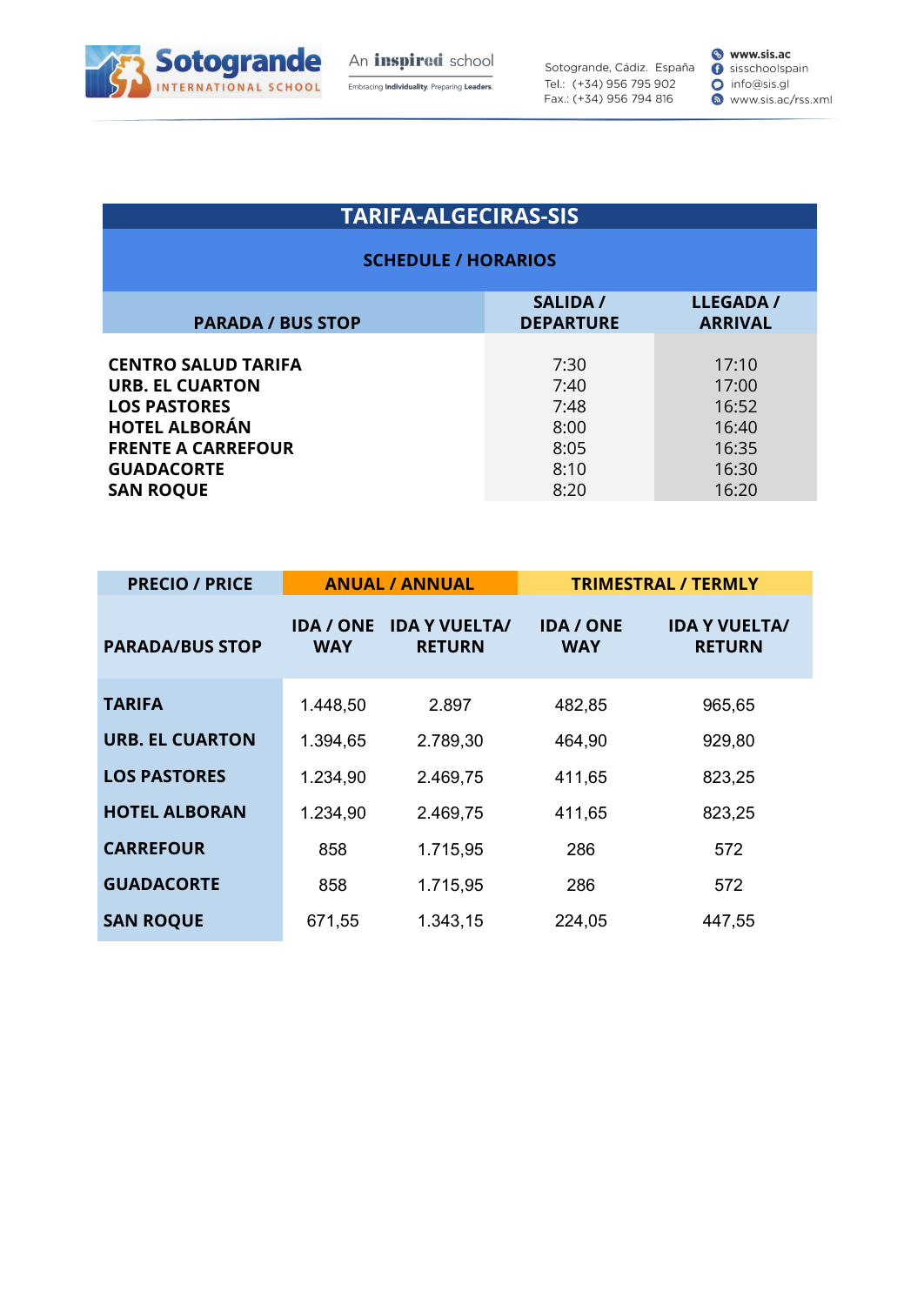

An inspired school Embracing **Individuality**. Preparing Leaders.

Sotogrande, Cádiz. España Tel.: (+34) 956 795 902 Fax.: (+34) 956 794 816

**e www.sis.ac O** sisschoolspain O info@sis.gl O www.sis.ac/rss.xml

# **LA LINEA - SIS**

| <b>PARADA /BUS STOP</b>     | <b>SALIDA /</b><br><b>DEPARTURE</b> | <b>LLEGADA /</b><br><b>ARRIVAL</b> |
|-----------------------------|-------------------------------------|------------------------------------|
| LA LÍNEA                    | 7:30                                | 17:05                              |
| <b>FRONTERA GIBRALTAR</b>   | 7:35                                | 17:00                              |
| <b>SANTA MARGARITA</b>      | 7:55                                | 16:55                              |
| <b>ALCAIDESA</b>            | 8:00                                | 16:35                              |
| <b>HOTEL SAN ROQUE CLUB</b> | 8:20                                | 16:25                              |

| <b>PRECIO /PRICE</b>                | <b>ANUAL / ANNUAL</b>          |                                       | <b>TRIMESTRAL / TERMLY</b>     |                                          |
|-------------------------------------|--------------------------------|---------------------------------------|--------------------------------|------------------------------------------|
|                                     | <b>IDA / ONE</b><br><b>WAY</b> | <b>IDA Y VUELTA/</b><br><b>RETURN</b> | <b>IDA / ONE</b><br><b>WAY</b> | <b>IDA</b><br>Y VUELTA/<br><b>RETURN</b> |
| <b>LA LINEA</b>                     | 858                            | 1.715,95                              | 286                            | 572                                      |
| <b>FRONTERA</b><br><b>GIBRALTAR</b> | 858                            | 1.715,95                              | 286                            | 572                                      |
| <b>SANTA MARGARITA</b>              | 698,20                         | 1.396,40                              | 232,75                         | 465,45                                   |
| <b>LA ALCAIDESA</b>                 | 698,20                         | 1.396,40                              | 232,75                         | 465,45                                   |
| <b>SAN ROQUE CLUB</b>               | 590,50                         | 1.181                                 | 196,85                         | 393,70                                   |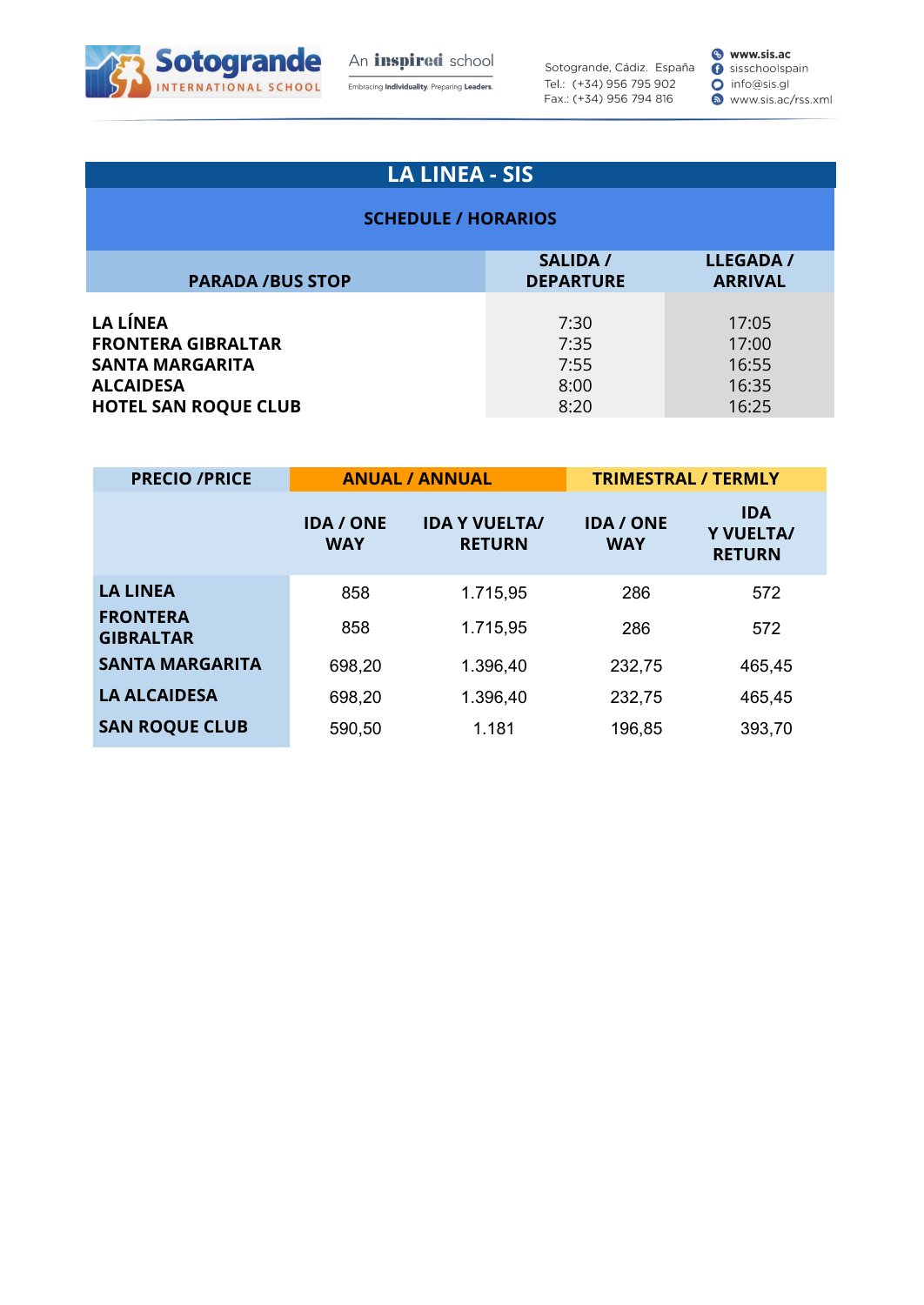

An *inspired* school Embracing **Individuality**. Preparing Leaders.

Sotogrande, Cádiz. España Tel.: (+34) 956 795 902 Fax.: (+34) 956 794 816

**e www.sis.ac O** sisschoolspain O info@sis.gl O www.sis.ac/rss.xml

| <b>MARBELLA I - SIS</b>                                                                             |                      |                         |  |  |  |
|-----------------------------------------------------------------------------------------------------|----------------------|-------------------------|--|--|--|
| <b>SCHEDULE / HORARIOS</b>                                                                          |                      |                         |  |  |  |
| <b>SALIDA /</b><br><b>LLEGADA /</b><br><b>PARADA/BUS STOP</b><br><b>DEPARTURE</b><br><b>ARRIVAL</b> |                      |                         |  |  |  |
| <b>BAHIA DE MARBELLA</b><br><b>NAGÜELES</b><br><b>NUEVA ANDALUCÍA</b>                               | 7:30<br>7:40<br>7:50 | 17:08<br>16:58<br>16:48 |  |  |  |

**TERMINAL SAN PEDRO** 7:55 16:43

| <b>PRECIO /PRICE</b>      | <b>IDA / ONE</b><br><b>WAY</b> | <b>ANUAL / ANNUAL</b><br><b>IDA Y VUELTA/</b><br><b>RETURN</b> | IDA/<br><b>ONE WAY</b> | <b>TRIMESTRAL / TERMLY</b><br><b>IDA</b><br>Y VUELTA/<br><b>RETURN</b> |
|---------------------------|--------------------------------|----------------------------------------------------------------|------------------------|------------------------------------------------------------------------|
| <b>BAHIA DE MARBELLA</b>  | 1.448,50                       | 2.898,15                                                       | 482,85                 | 965,70                                                                 |
| <b>NAGÜELES</b>           | 1.398,15                       | 2.796,25                                                       | 466,05                 | 932,10                                                                 |
| <b>NUEVA ANDALUCIA</b>    | 1.288,70                       | 2.577,40                                                       | 429,60                 | 859,15                                                                 |
| <b>TERMINAL SAN PEDRO</b> | 1.232,05                       | 2.464,10                                                       | 410,70                 | 821,35                                                                 |

## **MARBELLA II - SIS**

| <b>PARADA / BUS STOP</b> | <b>SALIDA / DEPARTURE</b> | LLEGADA /<br><b>ARRIVAL</b> |
|--------------------------|---------------------------|-----------------------------|
| <b>GUADALMINA</b>        | 7:50                      | 16:48                       |
| <b>ISDABE / FLAMINGO</b> | 7:53                      | 1645                        |
| <b>CANCELADA</b>         | 7:58                      | 16:40                       |

| <b>PRECIO /PRICE</b>                  | <b>ANUAL / ANNUAL</b>          |                                       |                        | <b>TRIMESTRAL / TERMLY</b>            |
|---------------------------------------|--------------------------------|---------------------------------------|------------------------|---------------------------------------|
|                                       | <b>IDA / ONE</b><br><b>WAY</b> | <b>IDA Y VUELTA/</b><br><b>RETURN</b> | IDA/<br><b>ONE WAY</b> | <b>IDA Y VUELTA/</b><br><b>RETURN</b> |
| <b>GUADALMINA</b>                     | 1.288,70                       | 2.577,4                               | 429,60                 | 859,15                                |
| <b>FLAMINGO</b><br><b>GOLF/ISDABE</b> | 1.047,30                       | 2.094,58                              | 349,10                 | 932,10                                |
| <b>CANCELADA</b>                      | 1.047,30                       | 2.094,58                              | 349,10                 | 859,15                                |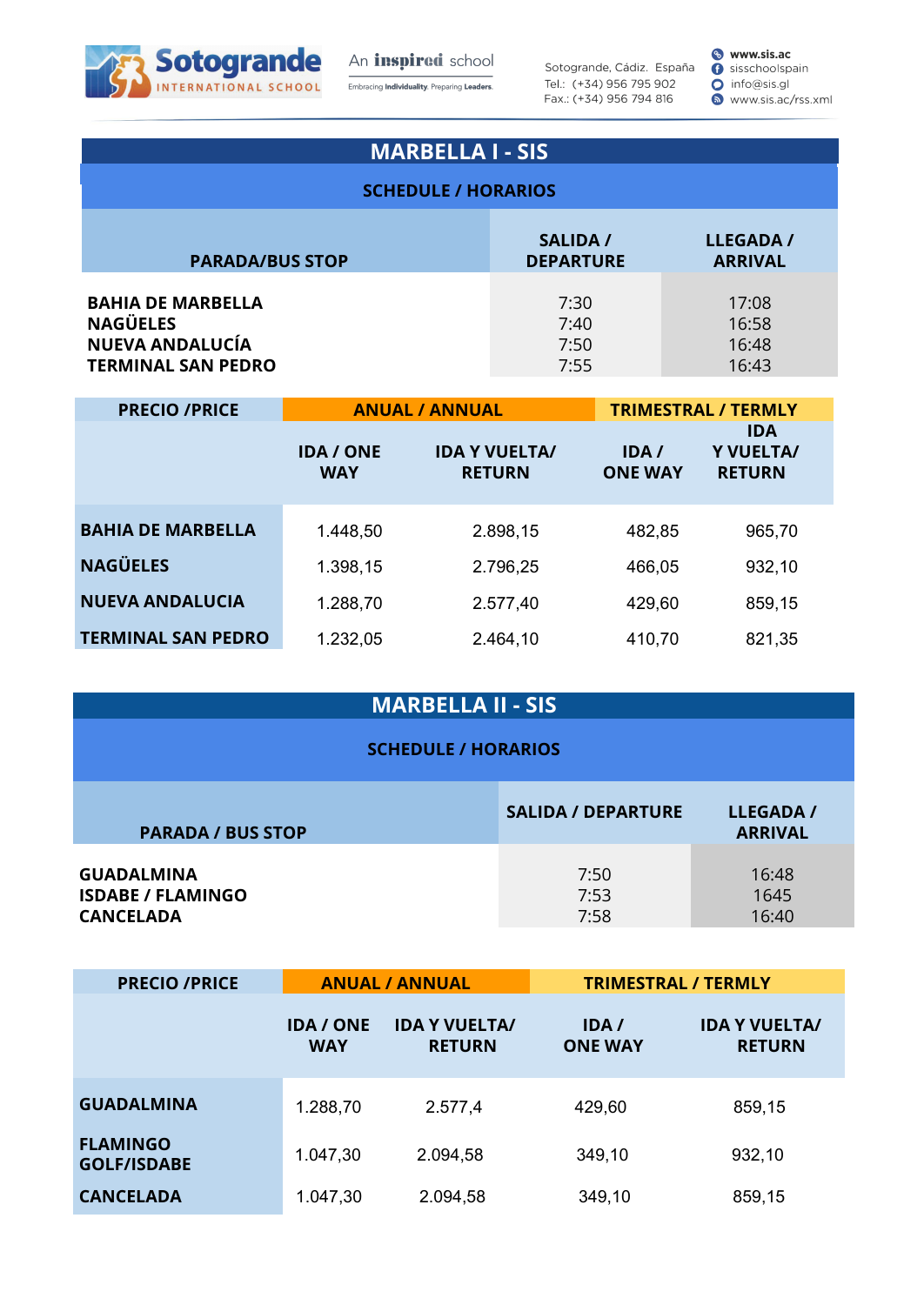

Embracing **Individuality**. Preparing Leaders.

Sotogrande, Cádiz. España Tel.: (+34) 956 795 902 Fax.: (+34) 956 794 816

**e www.sis.ac O** sisschoolspain O info@sis.gl O www.sis.ac/rss.xml

## **ESTEPONA - SIS**

| <b>PARADA / BUS STOP</b>    | <b>SALIDA / DEPARTURE</b> | LLEGADA /<br><b>ARRIVAL</b> |
|-----------------------------|---------------------------|-----------------------------|
| <b>CANCELADA</b>            | 7:40                      | 17:00                       |
| <b>PARQUE ANTENA</b>        | 7:45                      | 16:54                       |
| <b>PALACIO DE CONGRESOS</b> | 7:50                      | 16:49                       |
| <b>ESTEPONA GASOLINERA</b>  | 7:55                      | 16:44                       |
| <b>VALLE ROMANO</b>         | 7:57                      | 16:42                       |
| <b>BAHIA DORADA</b>         | 8:00                      | 16:40                       |
| <b>BAHÍA DE CASARES</b>     | 8:05                      | 16:35                       |
| <b>SABINILLAS</b>           | 8:10                      | 16:33                       |
| <b>PUERTO DE LA DUQUESA</b> | 8:15                      | 16:30                       |
| <b>PUNTA CHULLERA</b>       | 8:17                      | 16:28                       |

| <b>PRECIO /PRICE</b>                  |                                | <b>ANUAL / ANNUAL</b>                 | <b>TRIMESTRAL / TERMLY</b> |                                       |
|---------------------------------------|--------------------------------|---------------------------------------|----------------------------|---------------------------------------|
|                                       | <b>IDA / ONE</b><br><b>WAY</b> | <b>IDA Y VUELTA/</b><br><b>RETURN</b> | IDA/<br><b>ONE WAY</b>     | <b>IDA Y VUELTA/</b><br><b>RETURN</b> |
| <b>CANCELADA</b>                      | 1.047,30                       | 2.094,60                              | 349,10                     | 698,20                                |
| <b>PARQUE ANTENA</b>                  | 1.042,10                       | 2.084,20                              | 347,35                     | 694,75                                |
| <b>PALACIO DE</b><br><b>CONGRESOS</b> | 993,45                         | 1.986,90                              | 331,15                     | 662,30                                |
| <b>ESTEPONA</b><br><b>GASOLINERA</b>  | 911,85                         | 1.823,65                              | 303,95                     | 607,90                                |
| <b>VALLE ROMANO</b>                   | 911,85                         | 1.823,65                              | 303,95                     | 607,90                                |
| <b>BAHÍA DORADA</b>                   | 911,85                         | 1.823,65                              | 303,95                     | 607,90                                |
| <b>BAHÍA DE CASARES</b>               | 831,95                         | 1.663,85                              | 277,30                     | 554,60                                |
| <b>SABINILLAS</b>                     | 831,95                         | 1.663,85                              | 277,30                     | 554,60                                |
| <b>PUERTO LA DUQUESA</b>              | 831,95                         | 1.663,85                              | 277,30                     | 554,60                                |
| <b>PUNTA CHULLERA</b>                 | 831,95                         | 1.663,85                              | 277,30                     | 554,60                                |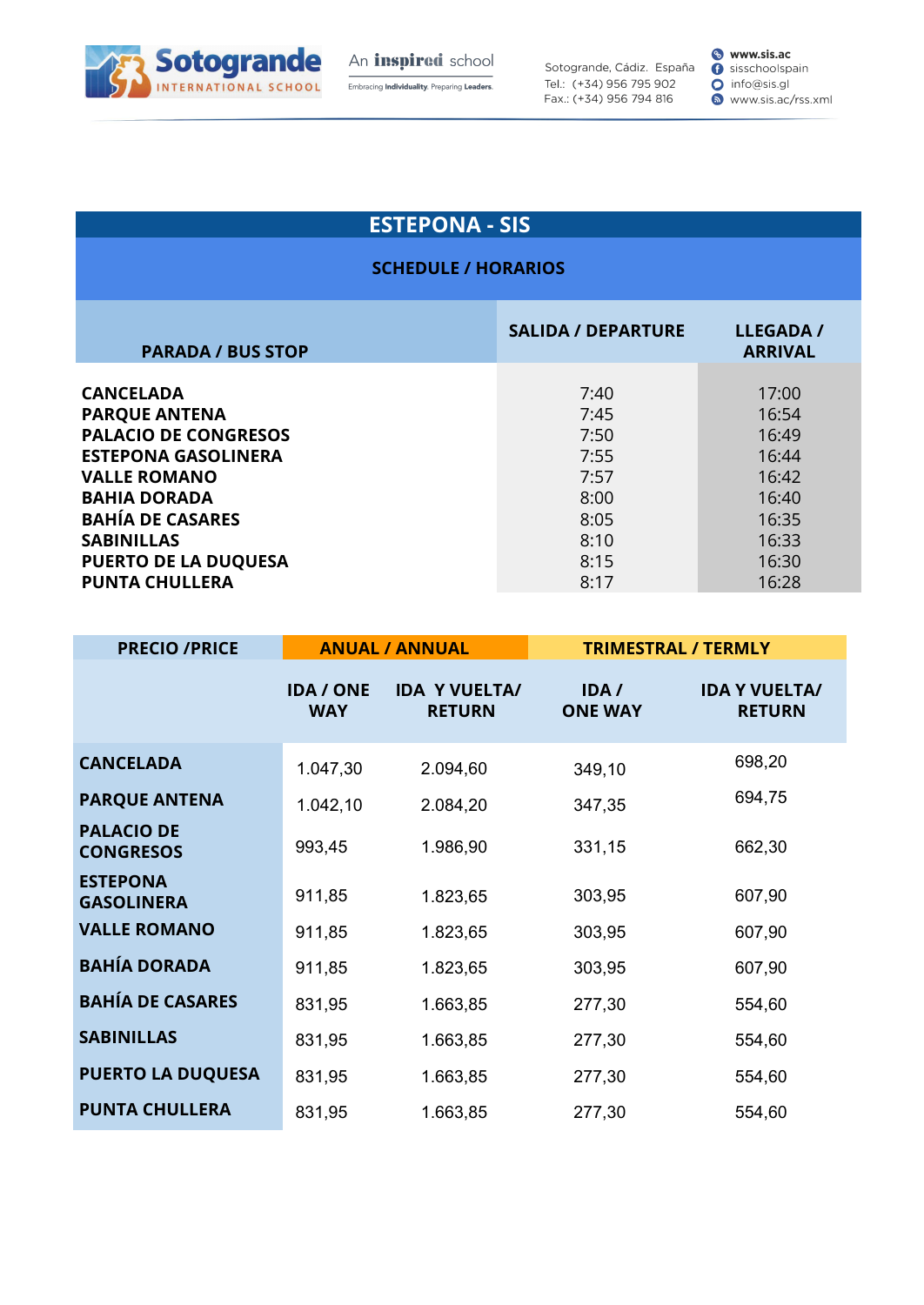

Embracing **Individuality**. Preparing Leaders.

Sotogrande, Cádiz. España Tel.: (+34) 956 795 902 Fax.: (+34) 956 794 816

#### **v www.sis.ac**<br> **()** sisschoolspain O info@sis.gl O www.sis.ac/rss.xml

| <b>SOTOGRANDE COSTA / ALTO - SIS</b>                                                                              |                                                                                                                                                                                                                                                                                                                                                                                                                                                                                      |                                                                                                                   |  |  |  |
|-------------------------------------------------------------------------------------------------------------------|--------------------------------------------------------------------------------------------------------------------------------------------------------------------------------------------------------------------------------------------------------------------------------------------------------------------------------------------------------------------------------------------------------------------------------------------------------------------------------------|-------------------------------------------------------------------------------------------------------------------|--|--|--|
| <b>SALIDA/</b><br><b>DEPARTURE</b>                                                                                | <b>BUS STOP</b>                                                                                                                                                                                                                                                                                                                                                                                                                                                                      | <b>LLEGADA /</b><br><b>ARRIVAL</b>                                                                                |  |  |  |
| 07:55<br>07:58<br>08:01<br>08:03<br>08:05<br>08:08<br>08:12<br>08:13<br>08:14<br>08:19<br>08:22<br>08:25<br>08:30 | <b>PARKING LA MARINA</b><br><b>ISLA PEZ BARBERO</b><br>ROTONDA CLUB MARÍTIMO<br>PASEO DEL PARQUE / MARIA DE MOLINA<br>PASEO DEL PARQUE / RAMIRO EL MONJE (POLO)<br>PASEO DEL PARQUE / CALLE SANCHO EL MAYOR<br><b>CRUCE/ JUNCTION CALLE BUENAVISTA / BENAVENTE</b><br><b>CRUCE/ JUNCTION CALLE BUENAVISTA / BARCELO</b><br><b>CRUCE/ JUNCTION CALLE BUENAVISTA / B. AIRES</b><br>C/ COLÓN<br><b>VALGRANDE</b><br>AV LOS CORTIJOS / AVD DEL CARMEN<br>AV DEL CARMEN / CALLE ESMERALDA | 16:46<br>16:43<br>16:41<br>16:38<br>16:36<br>16:34<br>16:31<br>16:29<br>16:27<br>16:22<br>16:19<br>16:16<br>16:13 |  |  |  |

| <b>PRECIO / PRICE</b> |                                | <b>ANUAL / ANNUAL</b>                 |                         | <b>TRIMESTRAL / TERMLY</b>            |
|-----------------------|--------------------------------|---------------------------------------|-------------------------|---------------------------------------|
|                       | <b>IDA / ONE</b><br><b>WAY</b> | <b>IDA Y VUELTA/</b><br><b>RETURN</b> | IDA /<br><b>ONE WAY</b> | <b>IDA Y VUELTA/</b><br><b>RETURN</b> |
| <b>SOTOGRANDE</b>     | 397,95                         | 795,90                                | 132,65                  | 265,30                                |